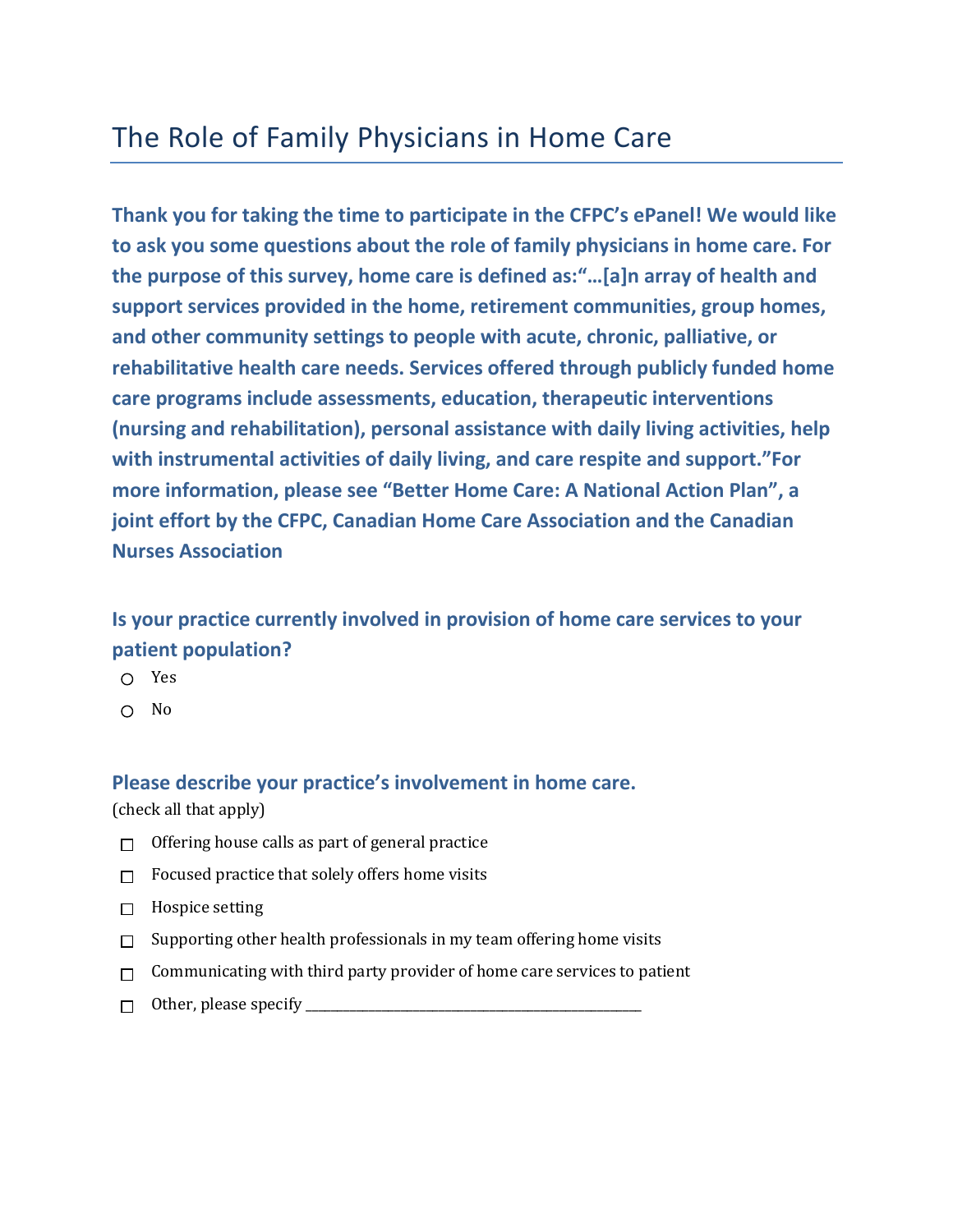## **Are you personally involved, including supervising others, in provision of home care?**

- ∩ Yes
- $\bigcap$  No

#### **Please indicate why you don't currently provide home care.**

(check all that apply)

- $\Box$  Remuneration is not sufficient
- $\Box$  Time consuming
- $\Box$  Safety concerns
- $\Box$  Lack of training during family medicine education
- $\Box$  I used to provide home care services, but stopped
- $\Box$  Do not see the value of home care
- $\Box$  This is outside of the scope of care I provide
- Other, please specify \_\_\_\_\_\_\_\_\_\_\_\_\_\_\_\_\_\_\_\_\_\_\_\_\_\_\_\_\_\_\_\_\_\_\_\_\_\_\_\_\_\_\_\_\_\_\_\_\_\_\_\_\_\_\_\_\_\_\_\_\_\_\_\_

#### **What are the reasons that motivate you to provide home care to your patients?**

(check all that apply)

- $\Box$  I find this work very rewarding
- $\Box$  Providing home care to patients is essential to the work of a comprehensive family physician
- $\Box$  Seeing patients in their own environment provides a deeper appreciation for their social and physical environment
- $\Box$  System-level benefits (decreased hospital admissions, improved patient experience, better outcomes, etc.)
- $\Box$  Providing home care meets the particular needs of the community I serve
- Other, please specify \_\_\_\_\_\_\_\_\_\_\_\_\_\_\_\_\_\_\_\_\_\_\_\_\_\_\_\_\_\_\_\_\_\_\_\_\_\_\_\_\_\_\_\_\_\_\_\_\_\_\_\_\_\_\_\_\_\_\_\_\_\_\_\_\_\_

## **What should be the role of family physicians in the delivery of home care services?**

- $\bigcirc$  No role home care should be provided by other health professionals
- $\circ$  Limited role family physicians should collaborate with other health professionals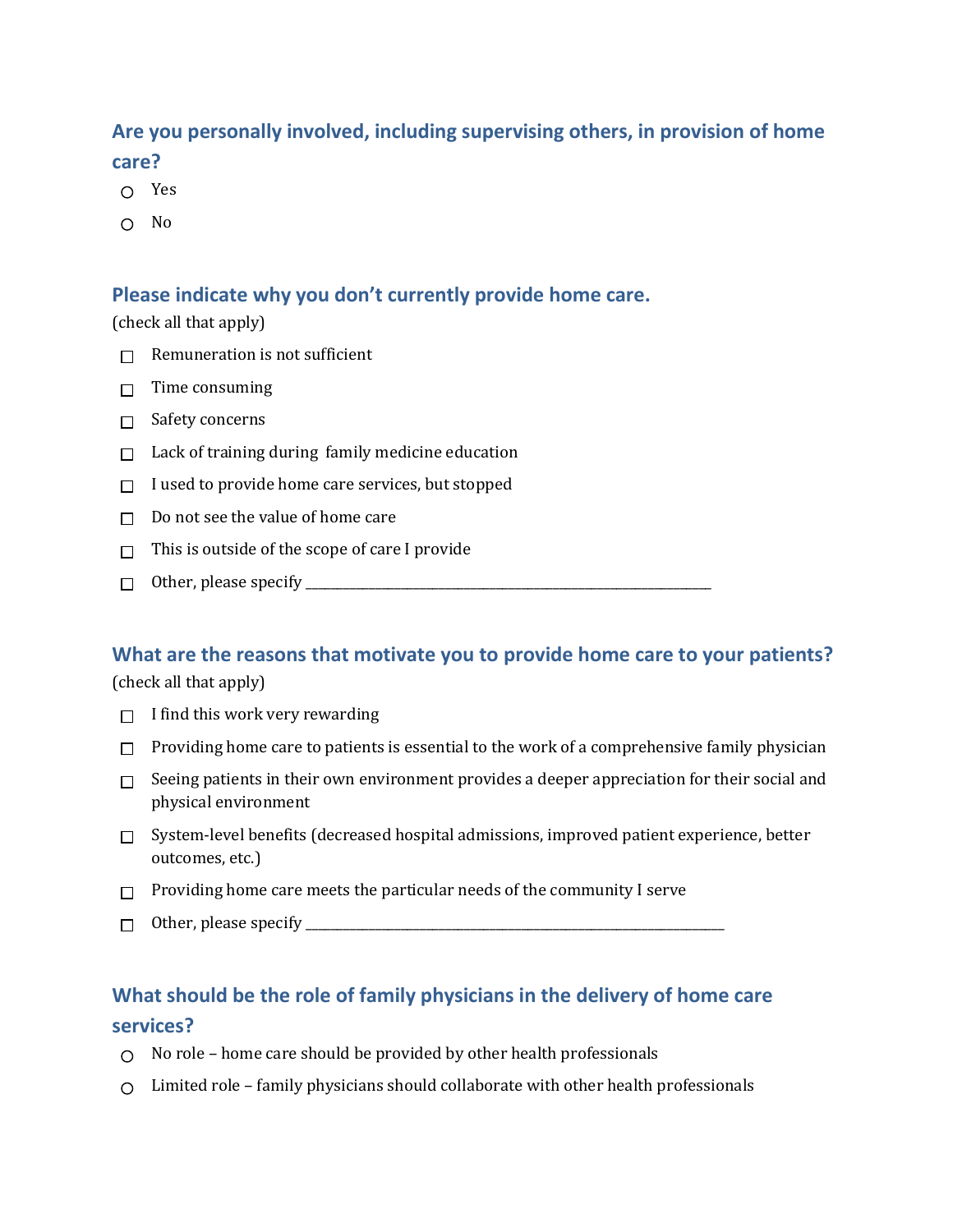- $\circ$  Primary role family physicians are in the best position to lead this work with the support of teams
- $\circ$  Mandatory All family physicians must provide home care as part of their comprehensive practice
- Other, please specify \_\_\_\_\_\_\_\_\_\_\_\_\_\_\_\_\_\_\_\_\_\_\_\_\_\_\_\_\_\_\_\_\_\_\_\_\_\_\_\_\_\_\_\_\_\_\_\_\_\_\_\_\_\_\_\_\_\_

# **If the CFPC offers more resources to members to support and enable home care, what might be meaningfully beneficial to you.**

(check all that apply)

- $\Box$  No additional resources are necessary resources are better spent elsewhere.
- $\Box$  Literature on outcomes generated by physician involvement in home care
- $\Box$  Mentorship/ networking opportunities to help support training in home care
- $\Box$  List of province-level resources / networks to enable home care work.
- $\Box$  Ensuring the provision of quality CPD that addresses caring for patients in their homes.
- $\Box$  Ensuring appropriate home care involvement is a part of family medicine postgraduate training Advocating for more home care specific resources with provincial/federal governments
- $\Box$  Other, please specify  $\Box$

## **Do you see a role for the CFPC in advocating for government policies that support delivery of better, more standardized home care across Canada?**

- $\bigcap$  Should not be involved
- $\bigcirc$  Should be a minor area of advocacy
- $\bigcirc$  Should be a significant area of advocacy
- $\circ$  Should be a primary area of advocacy

# **In your opinion, what could be done to better support family physicians in delivering home care?**

(check all that apply)

- $\Box$  Adequate remuneration for home care services (house calls, after-hours, etc.)
- $\Box$  Support and funding for interprofessional teams